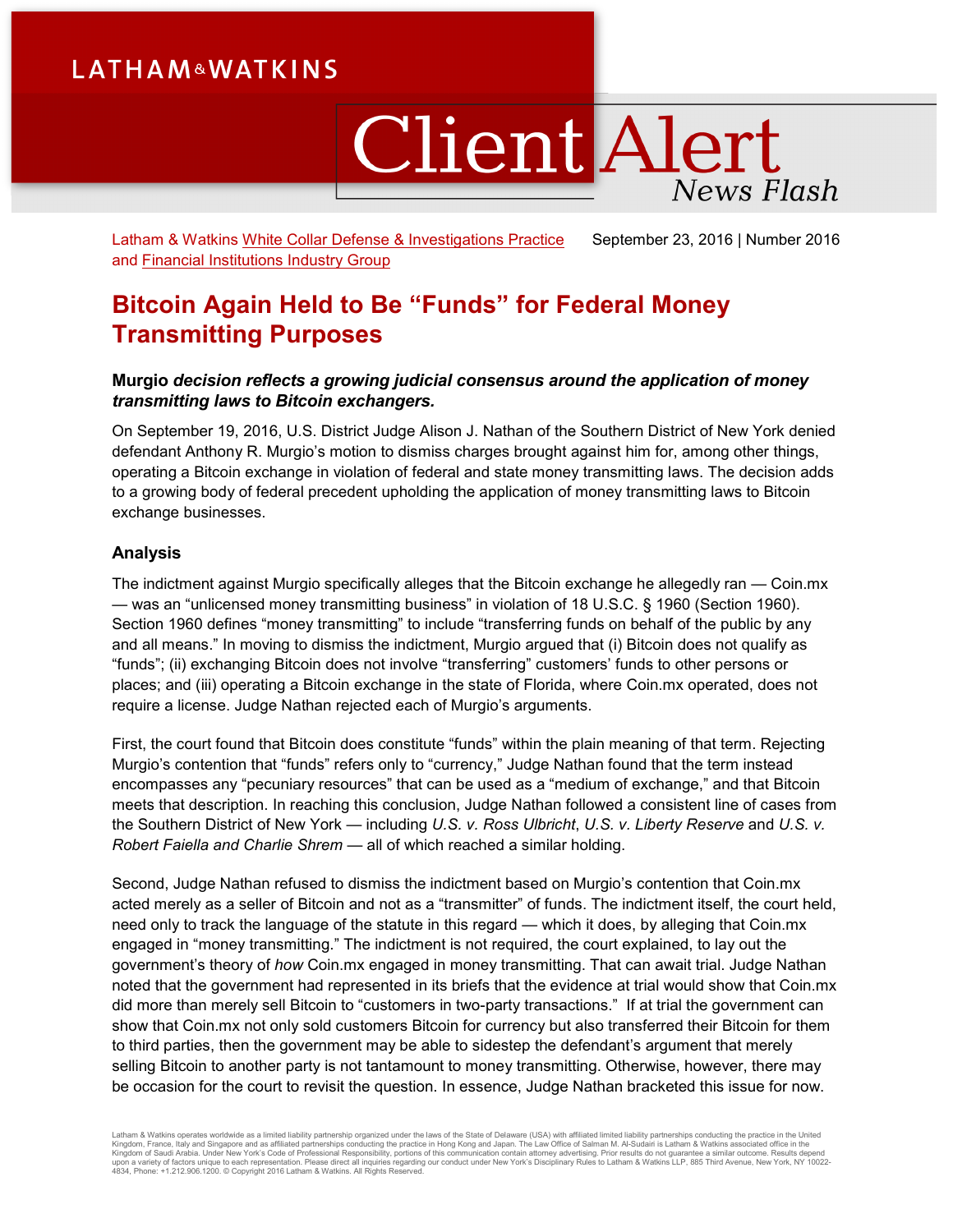Third, as for Murgio's argument that Coin.mx did not require a license to operate, Murgio cited a recent trial court decision in a Florida case — *Florida v. Espinoza* — holding that Florida's licensing requirement for money transmitters does not apply to Bitcoin exchangers. After carefully considering the analysis in *Espinoza*, Judge Nathan found it unpersuasive. Judge Nathan concluded that the Florida Supreme Court, if faced with the question, would hold that Florida's money transmitting statute does indeed apply to Bitcoin exchange businesses. In support of this conclusion, Judge Nathan noted that the *Espinoza* court did not sufficiently analyze or explain why a Bitcoin exchanger would not qualify as a seller of "payment instruments" — one of the types of businesses to which Florida's licensing requirement applies — given that the term is defined to include any type of "monetary value." In addition, Judge Nathan noted that there are key factual differences between Murgio's case and Espinoza's, which cast doubt on the applicability of the *Espinoza* court's holding.

#### **Conclusion**

The *Murgio* decision reflects a growing judicial consensus around the application of state and federal money transmitting laws to Bitcoin exchangers. The decision, however, does leave one issue open whether merely exchanging Bitcoins for fiat currency involves the "transfer" of funds within the meaning of Section 1960. Depending on the government's evidence, the issue may or may not prove significant at trial. Trial is set to begin on October 31, 2016.

If you have questions about this *Client Alert*, please contact one of the authors listed below or the Latham lawyer with whom you normally consult:

#### **[Serrin Turner](https://www.lw.com/people/serrin-turner)**

[serrin.turner@lw.com](mailto:serrin.turner@lw.com) +1.212.906.1330 New York

#### **[Benjamin Naftalis](https://www.lw.com/people/benjamin-naftalis)**

[benjamin.naftalis@lw.com](mailto:benjamin.naftalis@lw.com) +1.212.906.1713 New York

#### **[Alan Avery](https://www.lw.com/people/alan-avery)**

[alan.avery@lw.com](mailto:alan.avery@lw.com) +1.212.906.1301 New York

#### **[Vivian Maese](https://www.lw.com/people/vivian-maese)**

[vivian.maese@lw.com](mailto:vivian.maese@lw.com) +1.212.906.1302 New York

#### **[Pia Naib](https://www.lw.com/people/pia-naib)**

[pia.naib@lw.com](mailto:pia.naib@lw.com) +1.212.906.1208 New York

#### **You Might Also Be Interested In**

**[Virtual Currencies: Court Rules that Selling Bitcoin is Not Money Transmitting and Selling](https://www.lw.com/thoughtLeadership/virtual-currencies-court-rules-selling-bitcoin-money-transmitting-not-crime)  [Bitcoin to Criminals is Not a Crime](https://www.lw.com/thoughtLeadership/virtual-currencies-court-rules-selling-bitcoin-money-transmitting-not-crime)**

**[Cryptocurrency: A Primer](https://www.lw.com/thoughtLeadership/cryptocurrency-a-primer)**

**FIA [L&C Division Webinar: The Other Side of the Coin: Bitcoin, Blockchain, Regulation and](https://lc.fia.org/events/other-side-coin-bitcoin-blockchain-regulation-and-enforcement)  [Enforcement](https://lc.fia.org/events/other-side-coin-bitcoin-blockchain-regulation-and-enforcement)**

**[Enforcement Trends in Cryptocurrency](https://www.lw.com/thoughtLeadership/cryptocurrency-enforcement-trends)**

*Client Alert* is published by Latham & Watkins as a news reporting service to clients and other friends. The information contained in this publication should not be construed as legal advice. Should further